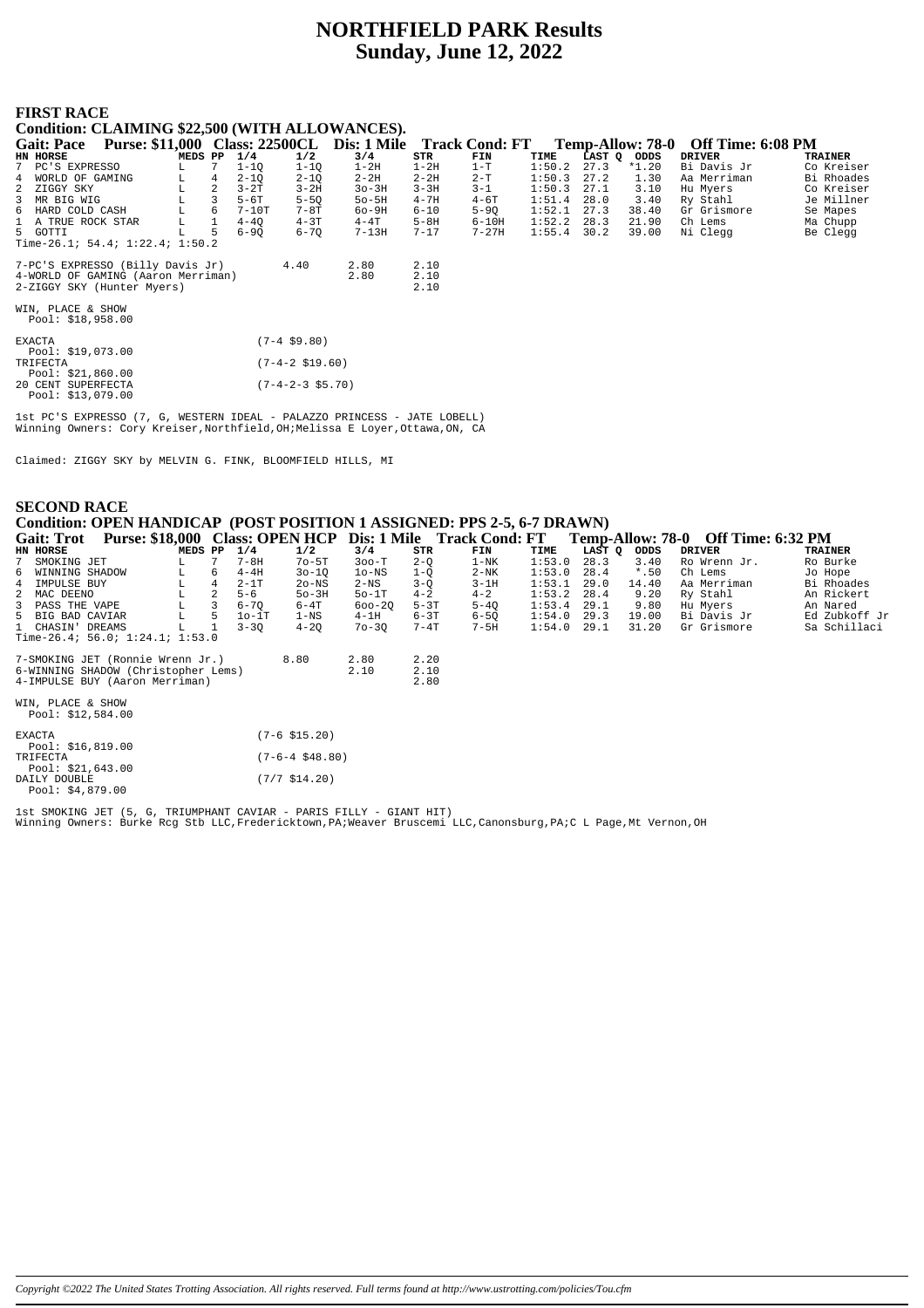| THIRD RACE                                                                                            |                    |   |          |                            |            |          |                                              |        |        |         |                                    |                 |
|-------------------------------------------------------------------------------------------------------|--------------------|---|----------|----------------------------|------------|----------|----------------------------------------------|--------|--------|---------|------------------------------------|-----------------|
| Condition: FILLIES & MARES WINNERS NOT MORE THAN \$3500 IN LAST 4 STARTS. AE: CLAIMING \$10,000 (WITH |                    |   |          |                            |            |          |                                              |        |        |         |                                    |                 |
| <b>ALLOWANCES).</b>                                                                                   |                    |   |          |                            |            |          |                                              |        |        |         |                                    |                 |
| <b>Gait: Pace</b><br><b>Purse: \$7,000</b>                                                            |                    |   |          |                            |            |          | Class: FMNW3500L4 Dis: 1 Mile Track Cond: FT |        |        |         | Temp-Allow: 78-0 Off Time: 6:58 PM |                 |
| HN HORSE                                                                                              | MEDS PP            |   | 1/4      | 1/2                        | 3/4        | STR      | FIN                                          | TIME   | LAST Q | ODDS    | <b>DRIVER</b>                      | <b>TRAINER</b>  |
| 3<br>PREMIER DELAINEY                                                                                 | L.                 | 3 | $1o-T$   | $1-1T$                     | $1-1H$     | $1 - 1Q$ | $1-1Q$                                       | 1:51.4 | 27.4   | $*$ .20 | Hu Myers                           | Ra Bendis       |
| TWIN B BETTY                                                                                          |                    |   | $2-T$    | $2-1T$                     | $2-1H$     | $2 - 1Q$ | $2 - 1Q$                                     | 1:52.0 | 27.4   | 5.20    | Ry Stahl                           | Sa Schillaci    |
| SKYWAY VENUS<br>$\mathbf{1}$                                                                          |                    |   | $3 - 2H$ | $4 - 3$                    | $3 - 3$    | $3 - 4Q$ | $3-4H$                                       | 1:52.3 | 28.0   | 35.80   | Gr Grismore                        | To Bigler       |
| 5<br>CHEEKY CHERRY                                                                                    | L                  |   | $6-6T$   | 6-6                        | $5-5Q$     | $4 - 7Q$ | $4 - 7Q$                                     | 1:53.1 | 28.1   | 39.10   | Bi Davis Jr                        | To Troyer       |
| 4<br>SWEET NAN                                                                                        | $^{\rm L}_{\rm L}$ |   | $4 - 4$  | $30-2T$                    | $40-3H$    | $5 - 7H$ | $5-9Q$                                       | 1:53.3 | 29.0   | 6.90    | Ch Lems                            | Ja Lupton       |
| 6<br>SOUEEZE THIS                                                                                     |                    | 6 | $7 - 8$  | $7 - 7H$                   | 7-6T       | $6 - 10$ | 6-9T                                         | 1:53.4 | 28.2   | 39.10   | Aa Merriman                        | Su Stockwell    |
| 8<br>FADE TO GOLD                                                                                     |                    |   | $8-9H$   | $8 - 90$                   | $800 - 7T$ | $8-11T$  | $7 - 10$                                     | 1:53.4 | 28.1   | 85.20   | Lu Ebersole                        | Ro Krenitsky Jr |
| 2 SHE THE NORTH                                                                                       | L                  |   | $5-5Q$   | $50 - 40$                  | 60-60      | $7-11T$  | $8-12H$                                      | 1:54.1 | 29.0   | 36.00   | Ro Wrenn Jr.                       | Ch Allen        |
| Time-27.2; 56.0; 1:24.0; 1:51.4                                                                       |                    |   |          |                            |            |          |                                              |        |        |         |                                    |                 |
| 3-PREMIER DELAINEY (Hunter Myers)                                                                     |                    |   |          | 2.40                       | 2.10       | 2.10     |                                              |        |        |         |                                    |                 |
| 7-TWIN B BETTY (Ryan Stahl)                                                                           |                    |   |          |                            | 3.80       | 2.60     |                                              |        |        |         |                                    |                 |
| 1-SKYWAY VENUS (Greq Grismore)                                                                        |                    |   |          |                            |            | 4.00     |                                              |        |        |         |                                    |                 |
| WIN, PLACE & SHOW                                                                                     |                    |   |          |                            |            |          |                                              |        |        |         |                                    |                 |
| Pool: $$20,422.00$                                                                                    |                    |   |          |                            |            |          |                                              |        |        |         |                                    |                 |
| <b>EXACTA</b>                                                                                         |                    |   |          | $(3-7, 56, 40)$            |            |          |                                              |        |        |         |                                    |                 |
| Pool: $$25,576.00$                                                                                    |                    |   |          |                            |            |          |                                              |        |        |         |                                    |                 |
| TRIFECTA                                                                                              |                    |   |          | $(3 - 7 - 1 \ $29.00)$     |            |          |                                              |        |        |         |                                    |                 |
| Pool: $$30,440.00$                                                                                    |                    |   |          |                            |            |          |                                              |        |        |         |                                    |                 |
| 20 CENT SUPERFECTA                                                                                    |                    |   |          | $(3 - 7 - 1 - 5 \ $12.64)$ |            |          |                                              |        |        |         |                                    |                 |
| Pool: $$16,555.00$                                                                                    |                    |   |          |                            |            |          |                                              |        |        |         |                                    |                 |

lst PREMIER DELAINEY (5, M, ALWAYS A VIRGIN - PREMIER INDIGO - MACH THREE)<br>Winning Owners: Pollack Racing LLC,Venetia,PA;Jeffrey W Cullipher,Middletown,IN

#### **FOURTH RACE**

Condition: WINNERS NOT MORE THAN \$8000 IN LAST 4 OR \$12,250 IN LAST 7 STARTS. AE: N/W 8 PARI-MUTUEL RACES. Gait: Trot Purse: \$12,200 Class: NW8000L4 Dis: 1 Mile Track Cond: FT Temp-Allow: 78-0 Off Time: 7:24 PM

| $       -$                      |         |   |           |           | $\sim$ $\sim$ $\sim$ $\sim$ $\sim$ $\sim$ |          |          |               |        |         |              |                |
|---------------------------------|---------|---|-----------|-----------|-------------------------------------------|----------|----------|---------------|--------|---------|--------------|----------------|
| HN HORSE                        | MEDS PP |   | 1/4       | 1/2       | 3/4                                       | STR      | FIN      | TIME          | LAST Q | ODDS    | DRIVER       | <b>TRAINER</b> |
| 3 ROGER RABBIT                  |         |   | $1o-1H$   | $1-1H$    | $1 - 10$                                  | $1-1H$   | $1-T$    | 1:54.1        | 29.2   | 8.60    | Ry Stahl     | Sa Andrews     |
| 1 SWAN ON A MISSION             | T.      |   | $2-1H$    | $2-1H$    | $3-1T$                                    | $3-1H$   | $2-T$    | 1:54.2        | 29.1   | 5.80    | Ro Wrenn Jr. | Ed Miller      |
| 5 THATS A BAD BOY               | L.      |   | $4 - 6$   | $3o-2H$   | $20 - 10$                                 | $2-1H$   | $3-1T$   | $1:54.3$ 29.3 |        | $*1.20$ | Bi Davis Jr  | Co Kreiser     |
| 6 MAKING DREAMS                 |         | 6 | $5-7H$    | $50 - 40$ | $40-2T$                                   | $4 - 3$  | $4 - 2$  | 1:54.3        | 29.1   | 32.10   | Ja Thompson  | Ti Schlabach   |
| 2 DONTYOUSAYIT                  |         |   | $3 - 4H$  | $4-2T$    | $5-3H$                                    | $5 - 3$  | $5-2H$   | 1:54.3        | 29.1   | 14.50   | Ch Lems      | Ke Sherman     |
| 7 CHECKMATE                     |         |   | $6 - 10$  | $6 - 40$  | $7 - 50$                                  | $6-4H$   | $6 - 40$ | 1:55.0        | 29.1   | 58.10   | Hu Mvers     | Sa Schillaci   |
| 8 WADADLI                       |         | 8 | $7 - 120$ | $7 - 5T$  | $60-4H$                                   | $7 - 4T$ | 7-6Т     | 1:55.3        | 30.0   | 55.40   | Gr Grismore  | Sa Schillaci   |
| 4 LIGHT BLUE MOVERS             | L       | 4 | x8-210    | $8-12T$   | $8 - 90$                                  | $8 - 70$ | $8-7T$   | $1:55.4$ 29.1 |        | 1.50    | Aa Merriman  | Bi Rhoades     |
| Time-27.1; 56.1; 1:24.4; 1:54.1 |         |   |           |           |                                           |          |          |               |        |         |              |                |

| 3-ROGER RABBIT (Rvan Stahl)<br>1-SWAN ON A MISSION (Ronnie Wrenn Jr.)<br>5-THATS A BAD BOY (Billy Davis Jr) | 19.20 | 7.20<br>6.60 | 4.60<br>3.20<br>2.60 |
|-------------------------------------------------------------------------------------------------------------|-------|--------------|----------------------|
| WIN. PLACE & SHOW                                                                                           |       |              |                      |

| MIN, LUUCT & DUNM |                   |  |  |
|-------------------|-------------------|--|--|
|                   | Pool: \$18,762.00 |  |  |

| <b>EXACTA</b>      | $(3-1, 568.40)$              |
|--------------------|------------------------------|
| Pool: $$20,443.00$ |                              |
| TRIFECTA           | $(3-1-5 \text{ } $371.00)$   |
| Pool: $$24.410.00$ |                              |
| 20 CENT SUPERFECTA | $(3-1-5-6 \text{ } $171.80)$ |
| Pool: $$16.959.00$ |                              |

lst ROGER RABBIT (5, G, SEBASTIAN K S - MAURESMO - WINDSONG'S LEGACY)<br>Winning Owners: Sarah J Andrews, Canonsburg, PA;Angela Cornell, Freeport, NY

### **FIFTH RACE**

|              | <b>Condition: NON WINNERS \$5000 IN LAST 4 STARTS.</b>                                                    |   |         |              |           |                |                                            |                      |           |        |             |         |                                    |              |
|--------------|-----------------------------------------------------------------------------------------------------------|---|---------|--------------|-----------|----------------|--------------------------------------------|----------------------|-----------|--------|-------------|---------|------------------------------------|--------------|
|              | <b>Purse: \$9,000</b><br><b>Gait: Pace</b>                                                                |   |         |              |           |                | Class: NW5000L4 Dis: 1 Mile Track Cond: FT |                      |           |        |             |         | Temp-Allow: 78-0 Off Time: 7:47 PM |              |
|              | HN HORSE                                                                                                  |   | MEDS PP |              | 1/4       | 1/2            | 3/4                                        | STR                  | FIN       | TIME   | LAST Q ODDS |         | <b>DRIVER</b>                      | TRAINER      |
|              | 5 TREMENDOUS PLAY                                                                                         |   |         | 5.           | $6-10T$   | $6-11H$        | $400 - 20$                                 | $1-2H$               | $1 - 50$  | 1:50.3 | 28.4        | $*1.00$ | Gr Grismore                        | Sa Schillaci |
|              | 4 OUALITY CLOSER                                                                                          | L |         | 4            | $1 - 10$  | $2 - 1$        | 20-T                                       | $2 - 2H$             | $2 - 50$  | 1:51.3 | 30.0        | 1.40    | Aa Merriman                        | Ma Headworth |
|              | 3 POUND SIGN                                                                                              | L |         |              | $5-6T$    | $5-9H$         | $6 - 30$                                   | $7 - 50$             | $3-6T$    | 1:52.0 | 30.0        | 13.40   | Ch Lems                            | Jo Hope      |
|              | 6 MARVALOUS ARTIST                                                                                        | L |         | 6            | $4 - 40$  | $4 - 6$        | $50-2T$                                    | $3 - 3H$             | $4 - 7$   | 1:52.0 | 30.0        | 32.80   | Ry Stahl                           | An Rickert   |
| $\mathbf{1}$ | EXECUTIVE DASH N                                                                                          | L |         | $\mathbf{1}$ | $2 - 10$  | $3 - 20$       | $3-1H$                                     | $5-4T$               | $5 - 70$  | 1:52.0 | 30.2        | 19.10   | An Lake                            | Ra Farmer    |
| 7            | BUCKEYE BOY                                                                                               | L |         | 7            | $7 - 12$  | $7-13H$        | $70 - 40$                                  | $6 - 4T$             | $6 - 8Q$  | 1:52.1 | 30.0        | 46.10   | Bi Davis Jr                        | Am Martin    |
|              | 2 JUST BOOKEM                                                                                             |   |         |              | $30 - 20$ | $10-1$         | $1-T$                                      | 4-3H                 | 7-8H      | 1:52.1 | 30.4        | 7.10    | Lu Ebersole                        | Sa Schillaci |
|              | 8 STONECOLD BLUECHIP                                                                                      |   |         |              | $8 - 14$  | $8-17H$        | $8-5H$                                     | $8 - 110$            | $8 - 22H$ | 1:55.0 | 32.3        | 26.70   | Hu Myers                           | He Beachy    |
|              | Time-26.2; $53.1; 1:21.2; 1:50.3$                                                                         |   |         |              |           |                |                                            |                      |           |        |             |         |                                    |              |
|              | 5-TREMENDOUS PLAY (Greq Grismore)<br>4-OUALITY CLOSER (Aaron Merriman)<br>3-POUND SIGN (Christopher Lems) |   |         |              |           | 4.00           | 2.40<br>2.40                               | 2.10<br>2.10<br>3.00 |           |        |             |         |                                    |              |
|              | WIN, PLACE & SHOW<br>Pool: $$17,558.00$                                                                   |   |         |              |           |                |                                            |                      |           |        |             |         |                                    |              |
|              | <b>EXACTA</b><br>Pool: $$20,756.00$                                                                       |   |         |              |           | $(5-4$ \$8.00) |                                            |                      |           |        |             |         |                                    |              |

| TRIFECTA           | $(5-4-3 \t541.20)$                                                           |  |  |  |  |  |  |  |  |
|--------------------|------------------------------------------------------------------------------|--|--|--|--|--|--|--|--|
| Pool: \$21,332.00  |                                                                              |  |  |  |  |  |  |  |  |
| 20 CENT SUPERFECTA | $(5-4-3-6 \text{ } $21.22)$                                                  |  |  |  |  |  |  |  |  |
| Pool: \$15,032.00  |                                                                              |  |  |  |  |  |  |  |  |
| PICK FOUR          | $(7/3/3/5 \text{ } 51 \text{ } (4 \text{ } 0F \text{ } 4) \text{ } $176.60)$ |  |  |  |  |  |  |  |  |
| Pool: $$10,390.00$ |                                                                              |  |  |  |  |  |  |  |  |

lst TREMENDOUS PLAY (8, G, SHADOW PLAY - TREMENDOUS - OXFORD FELLA)<br>Winning Owners: Claude Gendreau Stb Inc,Buffalo Grove,IL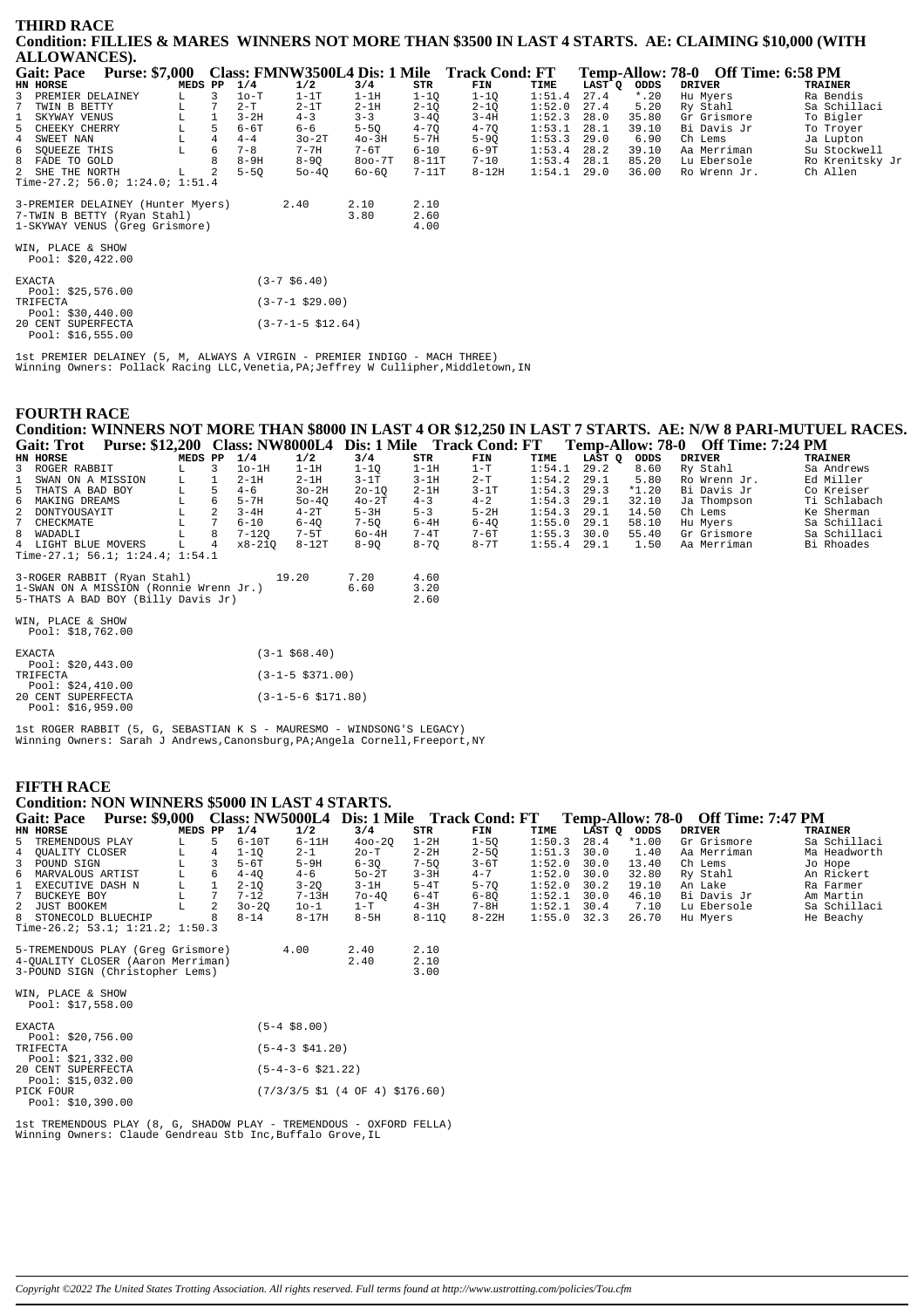| <b>SIXTH RACE</b><br><b>Condition: GREAT LAKES AMATEUR DRIVING SERIES</b>                         |         |              |           |                             |                                                                   |                      |                            |        |        |         |                                    |                 |
|---------------------------------------------------------------------------------------------------|---------|--------------|-----------|-----------------------------|-------------------------------------------------------------------|----------------------|----------------------------|--------|--------|---------|------------------------------------|-----------------|
| <b>Purse: \$8,000</b><br><b>Gait: Trot</b>                                                        |         |              |           | <b>Class: AMATEUR</b>       |                                                                   |                      | Dis: 1 Mile Track Cond: FT |        |        |         | Temp-Allow: 78-0 Off Time: 8:10 PM |                 |
| HN HORSE                                                                                          | MEDS PP |              | 1/4       | 1/2                         | 3/4                                                               | STR                  | FIN                        | TIME   | LAST O | ODDS    | <b>DRIVER</b>                      | <b>TRAINER</b>  |
| 2 SO WISHFULL                                                                                     |         | 2            | $4 - 3T$  | $4 - 3H$                    | $4-2T$                                                            | $3 - 2Q$             | $1 - 1$                    | 1:57.0 | 29.0   | 9.50    | La Ferrari                         | La Ferrari      |
| 5 GO GO GEORGE                                                                                    | L.      | 5            | $2 - 10$  | $2 - 1H$                    | $2 - 10$                                                          | $2 - 1$              | $2 - 1$                    | 1:57.1 | 29.3   | 11.50   | Da Rideout                         | Ro Krenitsky Jr |
| 4 PEPIN COOLIE                                                                                    |         |              | $10 - 10$ | $1-1H$                      | $1-1Q$                                                            | $1 - 1$              | $3 - 1Q$                   | 1:57.1 | 29.4   | 19.50   | Al Sisco                           | Et Sisco        |
| 3 NORTHERN ASHLEE                                                                                 |         |              | $5-5T$    | $6-5H$                      | $6 - 4$                                                           | $6 - 4T$             | $4-3H$                     | 1:57.3 | 29.2   | 73.30   | Me Miller                          | Me Miller       |
| TOOTIE<br>$7^{\circ}$                                                                             |         |              | $7 - 9H$  | $50-4H$                     | $500 - 3H$                                                        | $4-4H$               | $5-5T$                     | 1:58.1 | 30.1   | $*$ .30 | Ed Miller                          | Ed Miller       |
| $\mathbf{1}$<br>FULTON'S FURY                                                                     | L       | $\mathbf{1}$ | $3-2H$    | $3o-2H$                     | $30-1T$                                                           | $5-4H$               | $6-5T$                     | 1:58.1 | 30.2   | 4.20    | La Harmon                          | Ke Kash Jr      |
| 8 RIVER ROCK                                                                                      |         | 8            | $8-11H$   | $8 - 7Q$                    | i7-8                                                              | $7 - 70$             | $7 - 9$                    | 1:58.4 | 29.4   | 39.80   | Jo Miller                          | Ed Zubkoff Jr   |
| 6 WHAT A PITTSTOP<br>Time-28.2; 58.3; 1:27.2; 1:57.0                                              |         |              | $6 - 70$  | $70 - 6$                    | $x80-10$                                                          | $8-DIS$              | $8-DIS$                    | 0:00.0 | 00.0   | 71.30   | St Oldford                         | Et Sisco        |
| 2-SO WISHFULL (Larry Ferrari)<br>5-GO GO GEORGE (Darrell Rideout)<br>4-PEPIN COOLIE (Allen Sisco) |         |              |           | 21.00                       | 8.20<br>10.00                                                     | 3.80<br>7.00<br>7.20 |                            |        |        |         |                                    |                 |
| WIN, PLACE & SHOW<br>Pool: \$20,761.00                                                            |         |              |           |                             |                                                                   |                      |                            |        |        |         |                                    |                 |
| <b>EXACTA</b><br>Pool: \$27,887.00                                                                |         |              |           | $(2 - 5 \, \text{S}154.00)$ |                                                                   |                      |                            |        |        |         |                                    |                 |
| TRIFECTA<br>Pool: $$49,583.00$                                                                    |         |              |           | $(2 - 5 - 4 \ $827.00)$     |                                                                   |                      |                            |        |        |         |                                    |                 |
| PICK THREE<br>Pool: $$6,316.00$                                                                   |         |              |           |                             | $(3/5/2 \; \text{$}1 \; (3 \; \text{OF} \; 3) \; \text{$}235.30)$ |                      |                            |        |        |         |                                    |                 |

1st SO WISHFULL (6, G, WISHING STONE - OH SO SO - JAILHOUSE JESSE)<br>Winning Owners: Kiesha Ferrari, Macedonia, OH

# **SEVENTH RACE** Condition: FILLIES & MARES NON WINNERS \$1250 IN LAST 4 STARTS THAT ARE N/W \$10,000 IN 2022. AE: CLAIMING \$6000 (WITH ALLOWANCES). THAT ARE N/W \$2250 IN LAST 4 STARTS.

|              | <b>Gait: Pace</b>   | <b>Purse: \$4,000</b>                |         |                |          |           |          |           | Class: FMNW1250L4 Dis: 1 Mile Track Cond: FT |        |        |         | Temp-Allow: 78-0 Off Time: 8:32 PM |                |
|--------------|---------------------|--------------------------------------|---------|----------------|----------|-----------|----------|-----------|----------------------------------------------|--------|--------|---------|------------------------------------|----------------|
|              | HN HORSE            |                                      | MEDS PP |                | 1/4      | 1/2       | 3/4      | STR       | FIN                                          | TIME   | LAST Q | ODDS    | <b>DRIVER</b>                      | <b>TRAINER</b> |
|              | 3 OFFICIAL TREASURE |                                      | L       | 3              | $3-2H$   | $30 - 20$ | $10-0$   | $1 - NS$  | $1-T$                                        | 1:54.2 | 29.0   | $*$ .80 | Aa Merriman                        | Jo Oliverio    |
| $\mathbf{1}$ | BEND THE KNEE       |                                      |         |                | $1 - 10$ | $1-1H$    | $2 - 0$  | $2-NS$    | $2-T$                                        | 1:54.3 | 29.1   | 2.10    | Bi Davis Jr                        | Co Kreiser     |
|              | 9 SARA JANE         |                                      | L       | ſ9             | $2 - 10$ | $2-1H$    | $3o-1H$  | $3 - 10$  | $3 - 2$                                      | 1:54.4 | 29.1   | 3.60    | Ro Wrenn Jr.                       | As Burke       |
|              | 5 BA BA BA BANANA   |                                      | L       | 5              | $6 - 70$ | 6-6       | $5-5H$   | $6 - 60$  | $4 - 40$                                     | 1:55.1 | 28.4   | 41.40   | Ni Clegg                           | Be Clegg       |
|              |                     | 2 AMAZING GRACIEJANE                 |         |                | $4-4H$   | $4 - 40$  | $4 - 40$ | $4 - 50$  | $5-4H$                                       | 1:55.1 | 29.0   | 92.90   | Ch Lems                            | Ga Waple       |
|              | 6 MCMAEDLE          |                                      | L       | 6              | $7 - 9$  | $7 - 7H$  | 7-6T     | $7 - 80$  | $6 - 5$                                      | 1:55.2 | 28.3   | 41.00   | Hu Myers                           | Ke Kash Jr     |
|              | 4 LYONS GINGERNINJA |                                      | L       | $\overline{4}$ | $5-5T$   | $50 - 5$  | $60-5T$  | $5 - 60$  | $7 - 60$                                     | 1:55.3 | 29.0   | 70.70   | Ty Angus                           | Rh Patrick     |
|              | 7 SAND SONYA        |                                      | L.      |                | $8-10T$  | $9 - 10$  | 9-8H     | $8 - 100$ | $8 - 8$                                      | 1:56.0 | 29.0   | 66.40   | Lu Ebersole                        | Ro Winters     |
|              | 8 MS GRAY SEA       |                                      |         | 8              | $9-13T$  | $80 - 8$  | $80-7T$  | $9 - 11T$ | $9 - 15T$                                    | 1:57.3 | 30.3   | 16.80   | Ja Thompson                        | Th Hall        |
|              |                     | Time-27.3; 57.4; 1:25.2; 1:54.2      |         |                |          |           |          |           |                                              |        |        |         |                                    |                |
|              |                     | 3-OFFICIAL TREASURE (Aaron Merriman) |         |                |          | 3.60      | 2.40     | 2.10      |                                              |        |        |         |                                    |                |
|              |                     | 1-BEND THE KNEE (Billy Davis Jr)     |         |                |          |           | 2.80     | 2.10      |                                              |        |        |         |                                    |                |
|              |                     | 9-SARA JANE (Ronnie Wrenn Jr.)       |         |                |          |           |          | 2.10      |                                              |        |        |         |                                    |                |
|              | WIN, PLACE & SHOW   |                                      |         |                |          |           |          |           |                                              |        |        |         |                                    |                |
|              | Pool: \$29,491.00   |                                      |         |                |          |           |          |           |                                              |        |        |         |                                    |                |

| <b>EXACTA</b>      | $(3-1 \; $7.00)$          |
|--------------------|---------------------------|
| Pool: \$32,783.00  |                           |
| TRIFECTA           | $(3-1-9 \; $15.00)$       |
| Pool: \$39,001.00  |                           |
| 20 CENT SUPERFECTA | $(3-1-9-5 \text{ }59.38)$ |
| Pool: \$29 076 00  |                           |

Ist OFFICIAL TREASURE (9, M, ART OFFICIAL - MUSICAL TREASURE - LIS MARA)<br>Winning Owners: John P Oliverio,Aurora,OH;Lawrence A P Carter,ON;Christian F Klotz,Massillon,OH

## **EIGHTH RACE**

#### Condition: FILLIES & MARES NON WINNERS \$2250 IN LAST 4 STARTS THAT ARE N/W \$20,000 IN 2022.  $\frac{1}{2} \left( \frac{1}{2} \right) = \frac{1}{2} \left( \frac{1}{2} \right) = \frac{1}{2}$

| Gait: Pace                      |                      | <b>Purse: \$5,000</b> |         | Class: FMNW2250L4 Dis: 1 Mile |            |           |             |          | <b>Track Cond: FT</b> |               | - Off Time: 8:57 PM<br>Temp-Allow: 73-0 |         |              |               |
|---------------------------------|----------------------|-----------------------|---------|-------------------------------|------------|-----------|-------------|----------|-----------------------|---------------|-----------------------------------------|---------|--------------|---------------|
|                                 | HN HORSE             |                       | MEDS PP |                               | 1/4        | 1/2       | 3/4         | STR      | FIN                   | TIME          | LAST Q                                  | ODDS    | DRIVER       | TRAINER       |
|                                 | 6 WE ARE DREAMING    |                       |         |                               | $5-5T$     | $40-1T$   | 10-1        | 1-0      | $1-NK$                | 1:54.0        | 29.0                                    | 2.50    | Hu Mvers     | Sa Schillaci  |
|                                 | 8 CINDERELLA DELIGHT |                       | L.      | 8                             | $90 - 100$ | $8o-4H$   | $4000 - 2H$ | $2 - 0$  | $2-NK$                | 1:54.0        | 28.3                                    | 19.50   | Bi Davis Jr  | Co Kreiser    |
|                                 | 5 DON'TMAKEAFOOLOFME |                       | L.      |                               | $7 - 80$   | $9-5H$    | $7000 - 4$  | $6 - 8$  | $3-9H$                | 1:55.4        | 30.0                                    | 39.00   | Lu Ebersole  | Ca Hollar     |
|                                 | 1 AVERYS HAILSTORM   |                       |         |                               | $3 - 2H$   | $3-1T$    | $5-2T$      | $5 - 7H$ | $4 - 10$              | 1:56.0        | 30.2                                    | $*$ .60 | Ro Wrenn Jr. | Ed Miller     |
|                                 | 9 BOOGIE ROLL        |                       | L.      | . 9                           | $4 - 40$   | $5 - 3$   | $800 - 4T$  | 9-8T     | $5-10T$               | 1:56.1        | 30.1                                    | 5.90    | Ry Stahl     | C Loney       |
|                                 | 2 ARYA AGAIN         |                       | L       |                               | $6 - 70$   | $7 - 4H$  | $9-5H$      | $8-8H$   | $6 - 11H$             | 1:56.1        | 30.1                                    | 37.10   | Ch Lems      | B Umholtz     |
|                                 | 4 MAD MAUDE          |                       |         |                               | $10-T$     | $2o-H$    | $30-1H$     | $4 - 7H$ | $7 - 120$             | $1:56.2$ 31.1 |                                         | 65.70   | Jo Mapes     | Ri Mapes      |
|                                 | 3 COFFEE HOUSE       |                       |         |                               | $2-T$      | 1-H       | $2 - 1$     | $3 - 60$ | $8 - 120$             | $1:56.2$ 31.1 |                                         | 27.70   | Aa Merriman  | Ch Flickinger |
|                                 | 7 PRICELESS SHADOW   |                       |         |                               | $80 - 90$  | $60 - 30$ | $600 - 30$  | $7 - 8$  | $9 - 130$             | $1:56.3$ 31.0 |                                         | 32.90   | Ni Cleaa     | Be Clegg      |
| Time-27.1; 55.4; 1:25.0; 1:54.0 |                      |                       |         |                               |            |           |             |          |                       |               |                                         |         |              |               |

 $7.00$ 6-WE ARE DREAMING (Hunter Myers)<br>8-CINDERELLA DELIGHT (Billy Davis Jr)<br>5-DON'TMAKEAFOOLOFME (Luke Ebersole)  $3.20$ <br> $11.00$ <br> $13.40$  $3.60$ <br> $11.20$ 

WIN, PLACE & SHOW<br>Pool: \$22,947.00

| <b>EXACTA</b>                           | $(6-8 \space 5102.40)$ |
|-----------------------------------------|------------------------|
| Pool: \$30,742.00<br><b>TRIFFOTA</b>    | $(6-8-5 \ $1032.60)$   |
| Pool: $$29,870.00$                      |                        |
| 20 CENT SUPERFECTA<br>Pool: \$21,333.00 | $(6-8-5-1$ \$261.76)   |

lst WE ARE DREAMING (6, M, ART MAJOR - WESTERN DANCER - WESTERN HANOVER)<br>Winning Owners: Schillaci Stbs LLC,Macedonia,OH;Sam Bova Rcg LLC,Irving,NY;P F Barbato,Demarest,NJ